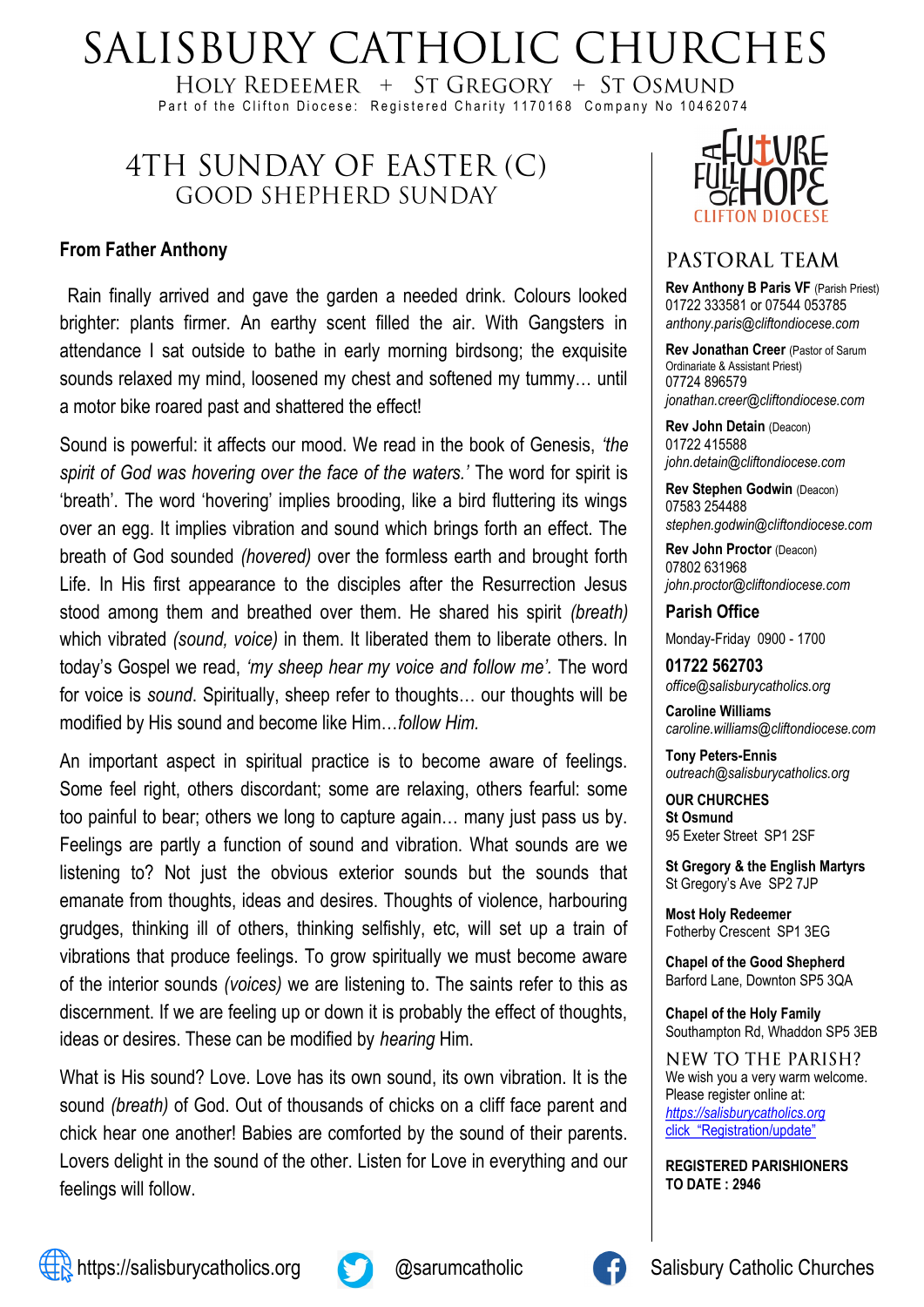PARISH ADMINISTRATION ASSISTANT - EMPLOYMENT OPPORTUNITY Salisbury Catholic Churches is seeking to appoint an Administration Assistant to work in our busy parish office based in St Osmund's parish rooms. This is an exciting opportunity to join our friendly team and work in support of the mission of our three parishes. For further details and information on how to apply, click on the 'Vacancy' button on the homepage of our website or [click here.](https://salisburycatholics.org/vacancies) We would be most grateful if parishioners would assist us in our recruitment process by telling everyone you know who may be appropriate for this role. We are looking for someone dynamic and motivated with good IT and administration skills.

# WORLD DAY OF PRAYER FOR VOCATIONS - SUNDAY 8 MAY

On Sunday the Church throughout the world prays for vocations. Will you make a special effort to ask the Lord for more vocations to the priesthood, the permanent diaconate and religious life? Visit our web page for a prayer for vocations, a message from Pope Francis and three short videos (one 'A Day in the Life of a Seminarian') by clicking on the image in the 'Top News' box or [click here](https://salisburycatholics.org/prayer-vocations).

**May Devotions -** the Rosary will be prayed in St Osmund's Church at 6pm preceding the 7pm Mass each Friday in May led by our Rosary Group; everyone is welcome to join. Please visit our 'May Devotions' page by clicking on the button on our Homepage or by [clicking here](https://salisburycatholics.org/may-devotions) where you will find the videos 'Why pray the Rosary', 'How to pray the Rosary' and one for each of the four mysteries Sorrowful, Joyful, Glorious and Luminous

**Salisbury Catholics Parishioner Lunch** After the midday Mass next Thursday 12 May in St Osmund's Parish Rooms. Come and enjoy a home-cooked lunch in friendly company and encourage others to attend who may not have been mixing socially for a while. Donations are for the Ukraine fund. We look forward to seeing you.

**Salisbury Catenians -** Congratulations and best wishes go to Michael Presley who was installed as President at the circle's April meeting for the forthcoming year. More information on the Catenians and how they are involved in our parishes can be found on our website under 'Parish Life' or [click here.](https://salisburycatholics.org/catenians)

**SCORE Collection -** Next weekend 14 & 15 May there will be a retiring collection for local projects**.** You can also donate by clicking on the 'Donate' button on our homepage, via the contactless machine in St Osmund's porch or by [clicking here.](https://salisburycatholics.org/donate-0) 

**SCORE meeting**. Everyone is invited to a special meeting on Monday 16 May at 7pm in the Parish Rooms. This will be an opportunity to see how SCORE funds were distributed in 2021/22. Representatives from 3 charities will be present to tell you how the funds are used and to answer questions. These will be: **Salisbury Street Pastors**, **The Bridge Youth Project**, and **Salisbury Pantry.** The meeting will be followed by refreshments. All welcome.

**SPUC Stall Saturday 14 May in Salisbury Market**. Contributions needed for the stall i.e. cakes, jams, sweets, home produce, plants, gifts, books, CDs or DVDs. Please contact either Alison on 01722 741681 or Bernadette on 01722 711137. Thank you.

**My Generation** next meeting is on Wednesday 18 May for Hoy Bingo at 2pm in St Gregory's Hall. For further information please contact Chris on 01722 321109.

**Bible Book Club** meets on Tuesdays in the Parish Rooms 10:45am-12:30pm. Please join us as we read and study the Psalms. For further details contact John 07899 244072.

**Rosary Group** will reconvene from June via Zoom on each Wednesday at 2.30pm. Please contact Josephine on 01722 328410 for information.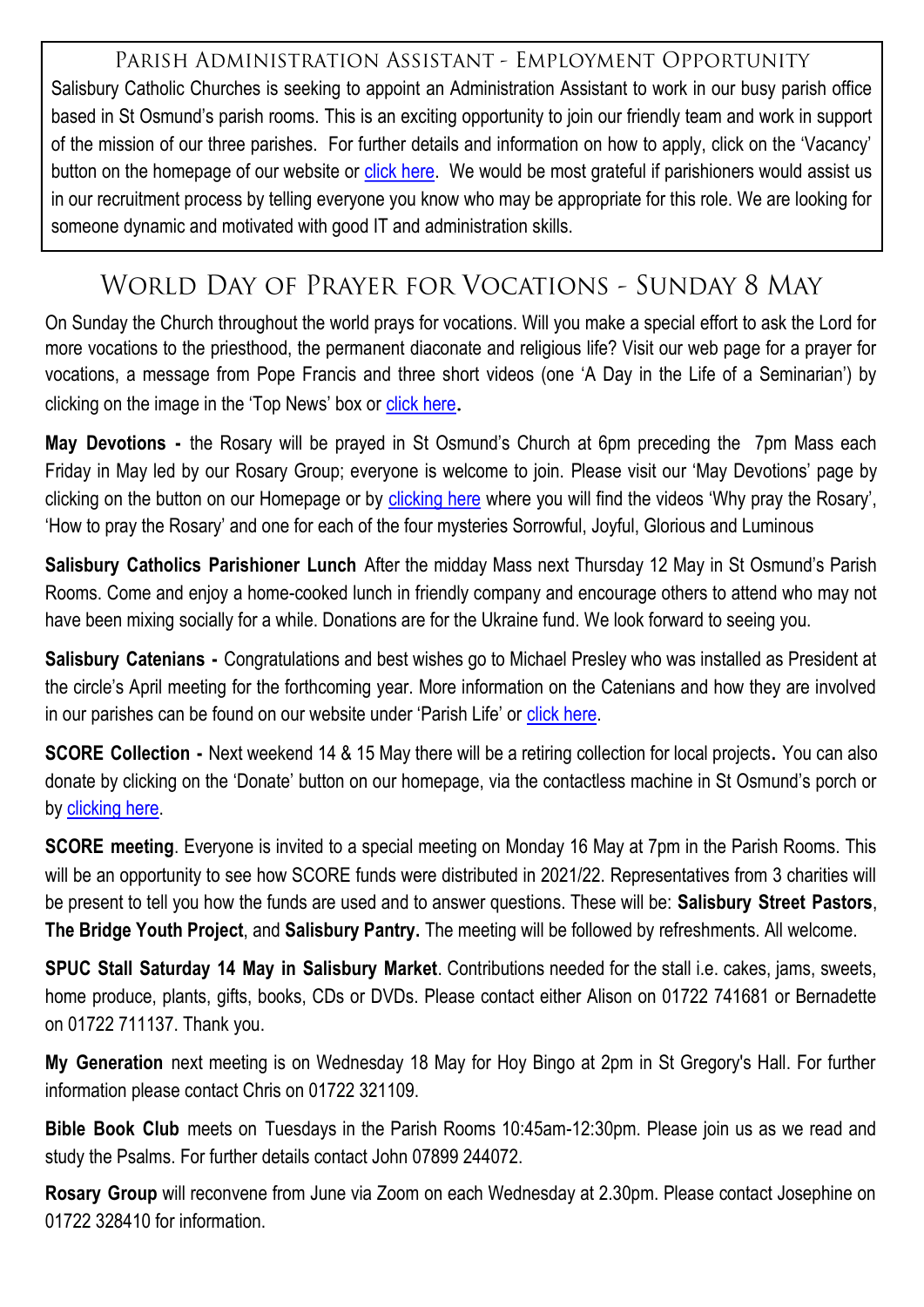**Salisbury Catholic Churches Afternoon Tea** This Sunday 8 May 3pm at the White Hart Hotel. Everyone is invited to an Afternoon Tea & Talk on the 'Stories of Salisbury'. To book contact the White Hart Hotel on 01722 327476 or at their reception. £14.50 per person. For more click the image in the 'Top News' box or [click here](https://salisburycatholics.org/blog/salisbury-catholic-churches-afternoon-tea)

**Explore Your Faith** The Nicodemus Group will be meeting again on Wednesday 11 May at 7pm in the St Osmund's Parish Rooms. For more information, please go to the "Explore Your Faith" page on our website or contact Dave Blake directly to register interest or ask any questions: *nicodemus@salisburycatholics.org*

**Synodal Church Update -** The Bishops' Conference of England and Wales, having received submissions from the dioceses, along with submissions from national Catholic organisations and other bodies, have formed a 'National Synthesis Team'. This team has started work discerning and drafting the national synthesis for England and Wales which will be sent to the Synod Office in Rome by 15 August 2022. For more information click on the 'Synodal Church' button on our homepage or [click here.](https://salisburycatholics.org/synodal-church) 

**Holy Redeemer & St Osmund's Parish Pastoral Council** The minutes of the last meeting on 27 April are now on our website, please select 'Parish Life' on our main menu and then 'Parish Pastoral Councils' or just [click here.](https://salisburycatholics.org/ppc-hr-sto) 

**Altar Server Training** - Fr Jonathan is planning to lead some altar server training in the coming months. We would like to hear from anyone who was an altar server prior to the pandemic that would now like to return as there will be 'refresher' training for you. We would also like to hear from any child who has made their First Communion who would like to begin serving. Please email the parish office *office@salisburycatholics.org* or ring 01722 562703. Many thanks.

**MISSIO / Red Box - Spring collection in May.** We are now collecting again. There are three options: you can bring your Red Box to Mass and hand it to a welcomer or to the Office, or if you let us know we can post an envelope through your door giving you the option of emptying your Red Box into it for later collection, or alternatively as some of us are carrying less and less cash you may wish to donate directly by bank transfer, details are below.

**Account Name**: Missio **Sort Code**: 16-00-16 **Account Number**: 10824230 **Reference**: Please include your postcode as a reference so that your donation can be attributed to our parishes. Please let us know if you choose this option. Contact Tony in the Parish Office if you have any questions or want to join 01722 562703.

**Confirmation 2022 -** Following the first meeting with the parents on Saturday 23 April, the next meeting will be with the candidates on 10 June at 7pm in St Osmund's Parish Rooms**.** The programme timetable can be found by clicking on 'Sacraments' on our main menu and then 'Confirmation' or [click here.](https://salisburycatholics.org/confirmation) For further information please contact Annette at *confirmation@salisburycatholics.org*

**First Holy Communion 2022** The fifth children's session is tomorrow Saturday 7 May at 2pm in St Gregory's. For information please contact Annette at *fhc@salisburycatholics.org.* [Click here](https://salisburycatholics.org/holy-communion) for the full timetable*.*

**Advance Notice** First Holy Communion Masses will be taking place at our regular Saturday evening/Sunday Masses on 21/22 May. We look forward to full churches and celebrations of great joy!

**Sunday Homilies by Bishop Jim Golka & Bishop Robert Barron** are now together on the same page on our website, click on the 'Sunday Homily' button on our homepage or [click here.](https://salisburycatholics.org/sunday-homily) Please note the homily by Bishop Barron is released late on a Saturday and so won't feature on the website until then.

**Children's Liturgy:** The Good Shepherd! Click on 'Church TV' then select 'Children's Liturgy' or click here.